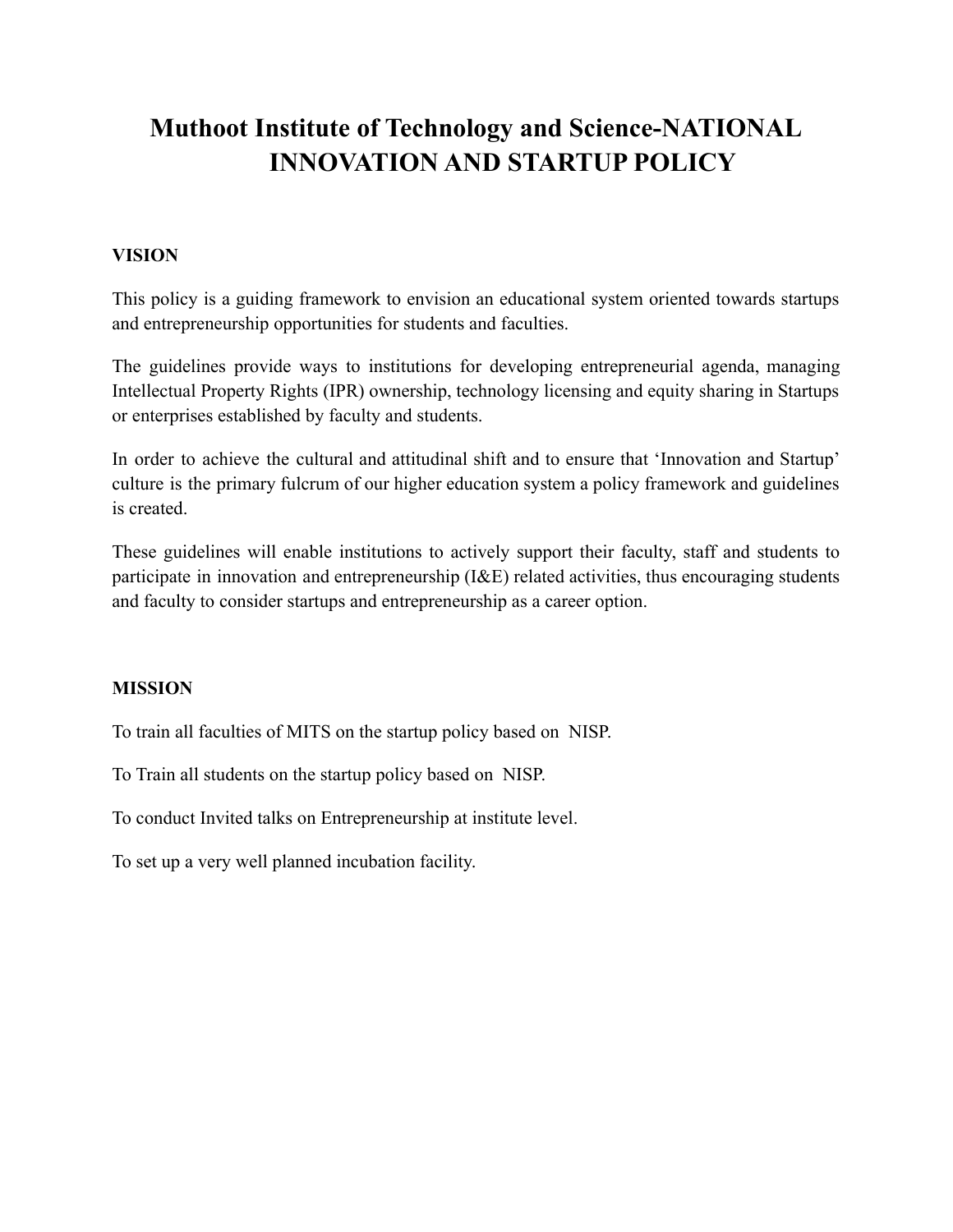1. Strategies and Governance

#### **Objectives and associated performance indicators**

a) Involvement of all Departments in Entrepreneurship Teaching and learning

-Performance indicator - 1 activity based on entrepreneurship done by each department per year

b) Conduct entrepreneurship related invited talks

-Performance indicator - Conduct 2 invited talk on entrepreneurship per year at institute level

c) Provide a very good pre incubation and incubation facility

-Performance indicator - Space in square feet, equipments

d) Set up an IPR cell and provide IPR support

-Performance indicator - No. of Patents supported- 2 Patents per year

Minimum 1% fund of the total annual budget of the institution will be allocated for funding and supporting innovation and startups related activities through creation of separate 'Innovation fund.

We will try to bring in external funding through government (state and central) such as DST, DBT, MHRD, AICTE, TDB, TIFAC, DSIR, CSIR, BIRAC, NSTEDB, NRDC, Startup India, Invest India, MeitY, MSDE, MSME, etc. and non-government sources should be encouraged. This is encouraged by incentivising faculties for the same.

Importance of innovation and entrepreneurial agenda will promoted and highlighted at institutional programs workshops

## **Short-term goals**

Training to all faculties on NISP Policy

Training to all students about NISP Policy

Invited talks on Entrepreneurship at institute level

Setup a very well planned incubation facility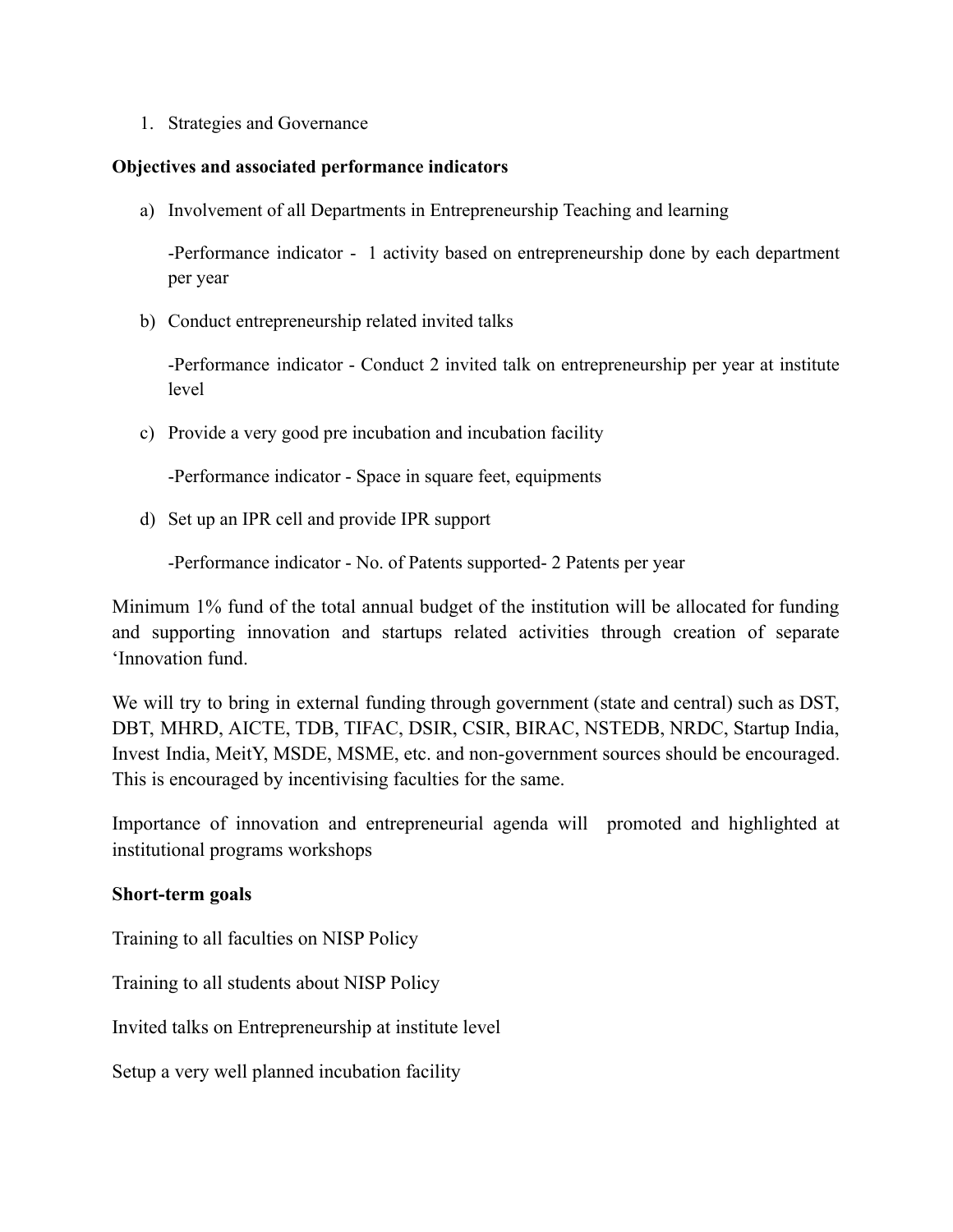## **Long-term goals**

5 startups established

All faculties made aware about entrepreneurship

Provide state of art incubation facility

Product to market strategy for startups should be developed by the institute on a case to case basis.

Institute will give opportunity for regional startups, provision to extend facilities for outsiders and active involvement of the institute in defining strategic direction for local development.

Strategic international partnerships should be developed using bilateral and multilateral channels with international innovation clusters and other relevant organizations. Moreover, international exchange programs, internships, engaging the international faculties in teaching and research should also be promoted.

2. Startups Enabling Institutional Infrastructure

Creation of pre-incubation and incubation facilities for nurturing innovations and startups in HEIs institutions.

IEDC and IIC are set up.

3. Nurturing Innovations and Startups

Will allow licensing of IPR from institute to start up.

Will allow setting up a startup and working part-time for the startups while studying / working: will allow the students / staff to work on their innovative projects and setting up startups (includingSocialStartups) or work as intern/part-time in startups (incubated in any recognized HEIs/Incubators) while studying / working.

Students who are under incubation, but are pursuing some entrepreneurial ventures while studying shall be allowed to use their address in the Institute to register their company with due permission from the Head of the Institution. A request letter shall be forwarded to the Head of the Institution by the HoD of the department through the IIC. The Students will be given special permission to do works related to incubation. However, Students will be given permission to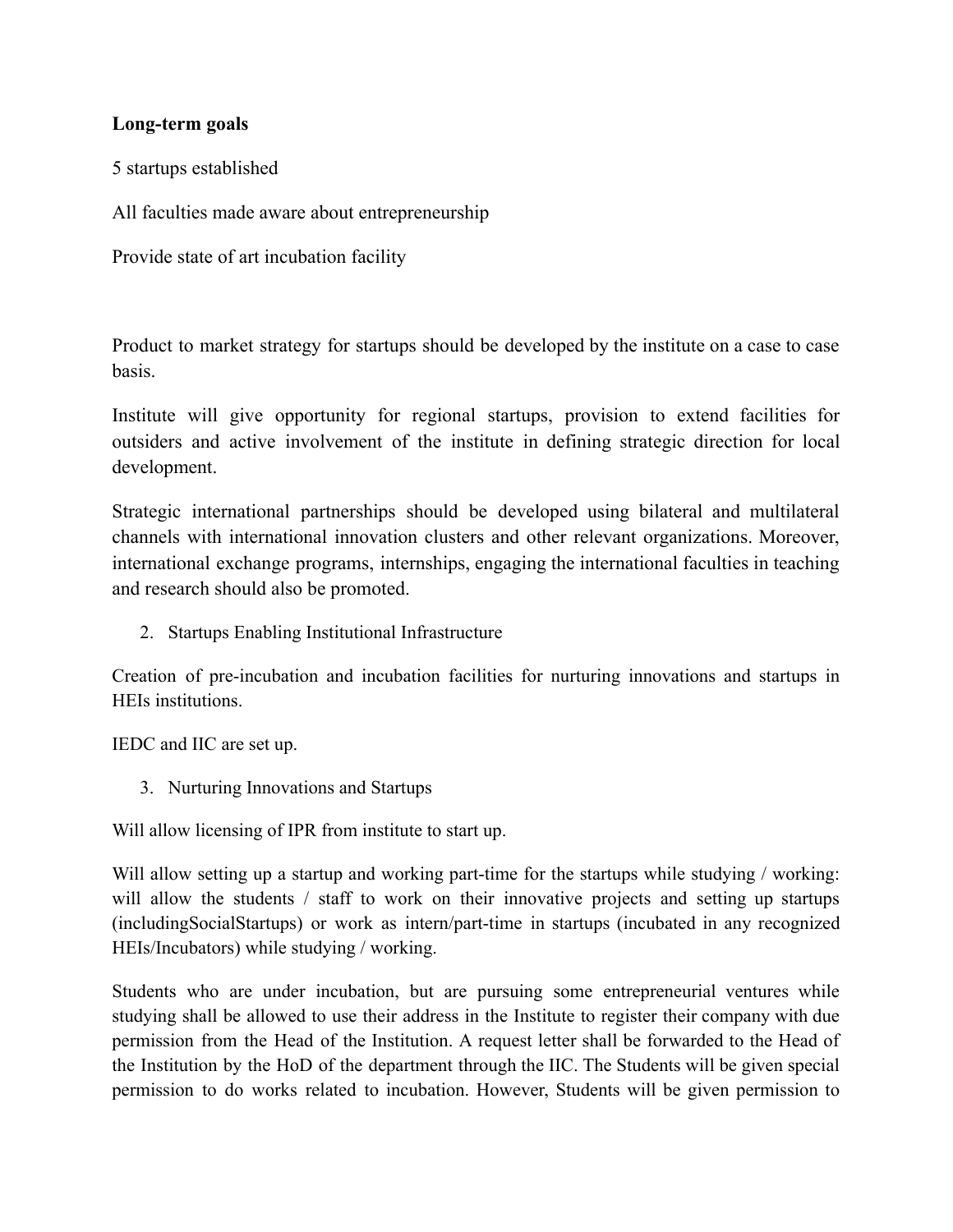attend the examination only if they have above 65% attendance. Faculty members will also be allowed to indulge in start-up activities without affecting the works related to their academics.

On merit basis, student entrepreneurs shall be allowed to sit for the examination, even if their attendance is less than the minimum permissible percentage,with due permission from the Head of the Institution.

Allow the students to take a semester/year break (or even more depending upon the decision of the review committee constituted by the institute) to work on their start ups and re-join academics to complete the course.

Allow faculty and staff to take off for a semester / year (or even more depending upon the decision of the review committee constituted by the institute) as sabbatical/ unpaid leave/ casual leave/ earned leave for working on startups and come back.

Short-term/ six-month/ one-year part-time entrepreneurship training to staff / students.

In return of the services and facilities, institute may take 2% to 9.5% equity/ stake in the startup/company, based on brand used, faculty contribution, support provided and use of the institute's IPR (a limit of 9.5% is suggested so that institute has no legal liability arising out of the startup. The institute should normally take a much lower equity share, unless its full-time faculty/ staff have substantial shares). Other factors for consideration should be space, infrastructure, mentorship support, seed-funds, support for accounts, legal, patents.

For staff and faculty, the institute can take no-more than 20% of shares that staff / faculty takes while drawing full salary from the institution; however, this share will be within the 9.5% cap of company shares, listed above.

No restriction on shares that faculty / staff can take, as long as they do not spend more than 20% of office time on the startup in an advisory or consultative role and do not compromise with their existing academic and administrative work / duties. In case the faculty/ staff holds the executive or managerial position for more than three months in a startup, then they will go on sabbatical/ leave without pay/ earned leave.

In case of a compulsory equity model, startups may be given a cooling period of 3 months to use incubation services on rental basis to make a final decision based on satisfaction of services offered by the institute/incubator. In that case, during the cooling period, the institute cannot force the startup to issue equity on the first day of granting incubation support.

The institute will also provide services based on a mixture of equity, fee-based and/ or zero payment model. So, a startup may choose to avail only the support, not seed funding, by the institute on rental basis.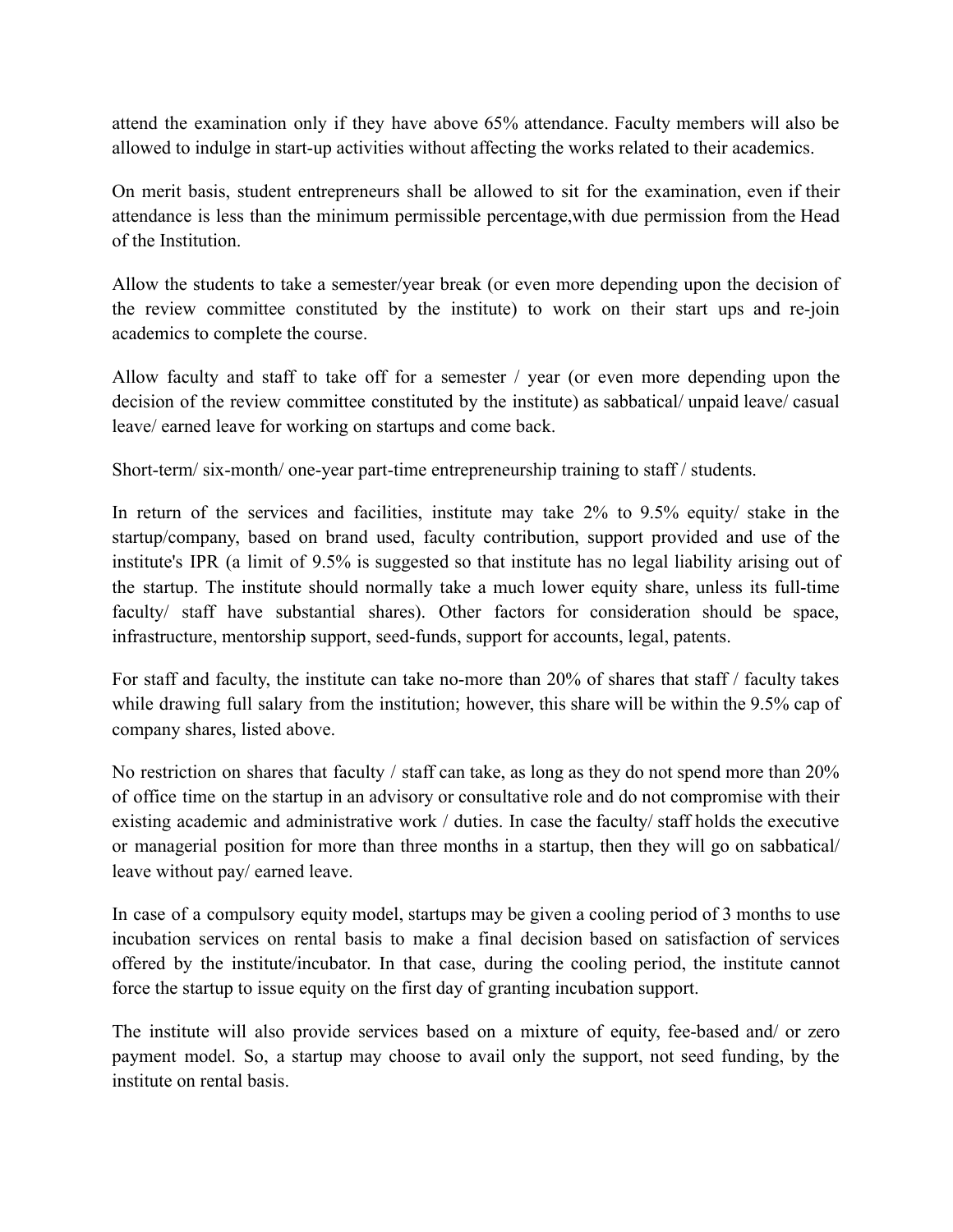Participation in start-up related activities needs to be considered as a legitimate activity of faculty in addition to teaching, R&D projects, industrial consultancy and management duties and will be considered while evaluating the annual performance of the faculty.

4. Product Ownership Rights for Technologies Developed at Institute

When institute facilities / funds are used substantially or when IPR is developed as a part of curriculum/ academic activity, IPR is to be jointly owned by inventors and the institute.

Inventors and institutes could together license the product / IPR to any commercial organisation, with inventors having the primary say.

If one or more of the inventors wish to incubate a company and license the product to this company, the royalties would be no more than 4% of sale price, preferably 1 to 2%, unless it is a pure software product. If it is shares in the company, shares will again be 1% to 4%. For a pure software product licensing, there may be a revenue sharing to be mutually decided between the institute and the incubated company. On the other hand, if product/ IPR is developed by innovators not using any institute facilities, outside office hours (for staff and faculty) or not as a part of curriculum by students, then product/ IPR will be entirely owned by inventors in proportion to the contributions made by them. In this case, inventors can decide to license the technology to third parties or use the technology the way they deem fit.

If there is a dispute in ownership, a minimum five membered committee consisting of two faculty members (having developed sufficient IPR and translated to commercialisation), two of the institute's alumni/ industry experts (having experience in technology commercialisation) and one legal advisor with experience in IPR, will examine the issue after meeting the inventors and help them settle this, hopefully to everybody's satisfaction.

5. Organizational Capacity, Human Resources and Incentives

Institute will recruit staff that have a strong innovation and entrepreneurial/ industrial experience, behaviour and attitude. This will help in fostering the I&E culture.

Faculty and staff will be encouraged to do courses on innovation, entrepreneurship management and venture development.

In order to attract and retain the right people, the institute has incentives and reward mechanisms for all staff and stakeholders that actively contribute and support entrepreneurship agenda and activities.

6. Creating Innovation Pipeline and Pathways for Entrepreneurs at Institute Level

Spreading awareness among students, faculty and staff about the value of entrepreneurship and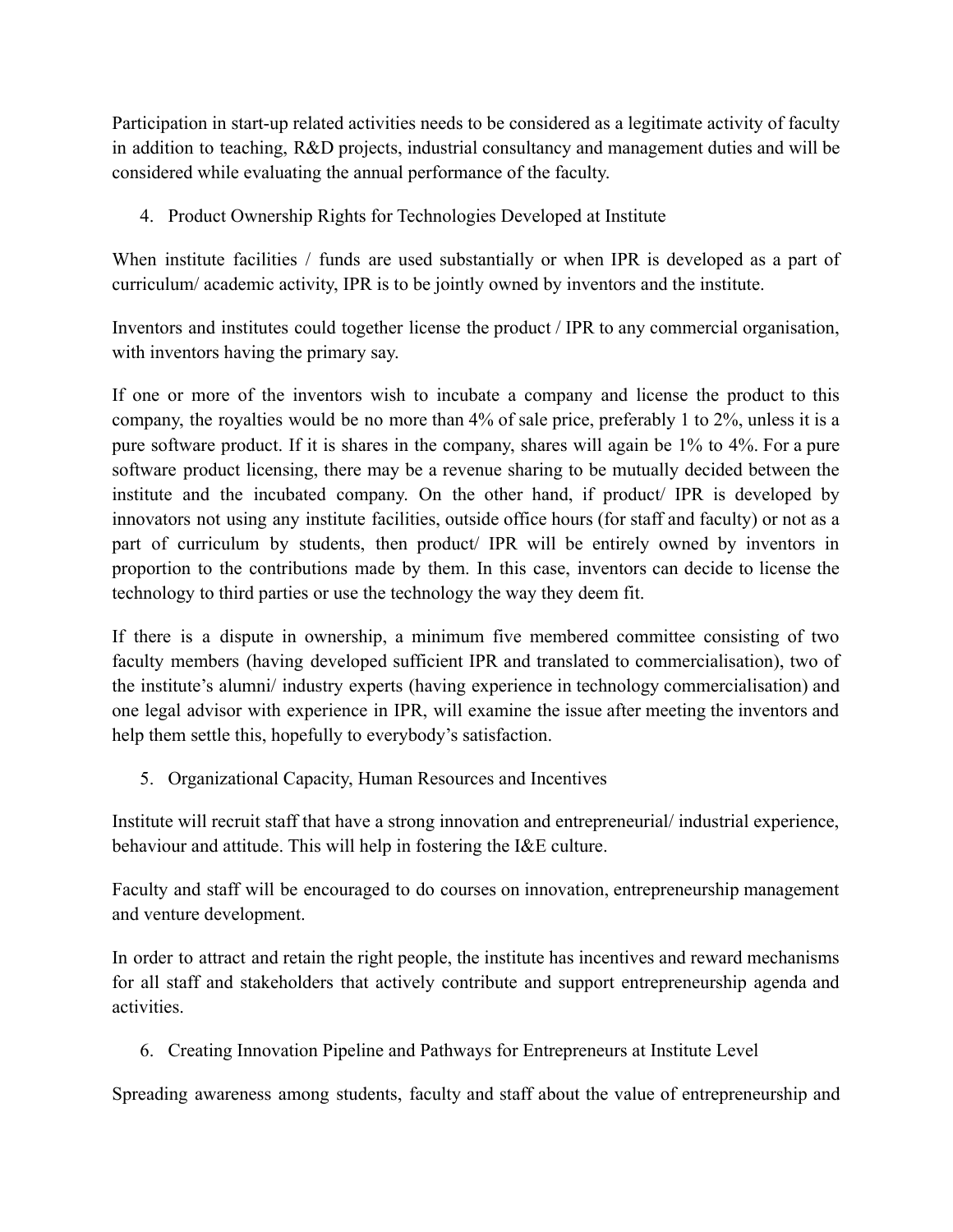its role in career development or employability is a part of the institutional entrepreneurial agenda.

Students/ staff should be taught that innovation (technology, process or business innovation) is a mechanism to solve the problems of society and consumers.

Students will be exposed to training in cognitive skills (e.g. design thinking, critical thinking, etc.), by inviting first generation local entrepreneurs or experts to address young minds.

The institute has established the Institution's Innovation Councils (IICs) as per the guidelines of MHRD's Innovation Cell and will allocate appropriate budget for its activities. IIC will guide the institution in conducting various activities related to innovation, startup and entrepreneurship development. Collective and concentrated efforts should be undertaken to identify, scout, acknowledge, support and reward proven student ideas and innovations and to further facilitate their entrepreneurial journey

7. Norms for Faculty Startups

a.Only those technologies should be taken for faculty startups which originate from within the same institute.

i.Role of faculty may vary from being an owner/ direct promoter, mentor, consultant or as on-board member of the startup.

ii.Institutes will work on developing a policy on 'conflict of interests' to ensure that the regular duties of the faculty don't suffer owing to his/her involvement in the startup activities.

iii.Faculty startup may consist of faculty members alone or with students or with faculty of other institutes or with alumni or with other entrepreneurs.

b.In case the faculty/ staff holds the executive or managerial position for more than three months in a startup, they will go on sabbatical/ leave without pay/ utilize existing leave.

c.Faculty must clearly separate and distinguish on-going research at the institute from the work conducted at the startup/ company.

d.In case of selection of a faculty start up by an outside national or international accelerator, a maximum leave (as sabbatical/ existing leave/ unpaid leave/ casual leave/ earned leave) of one semester/ year (or even more depending upon the decision of review committee constituted by the institute) may be permitted to the faculty.

e.Faculty must not accept gifts from the startup.

f.Faculty must not involve research staff or other staff of the institute in activities at the startup